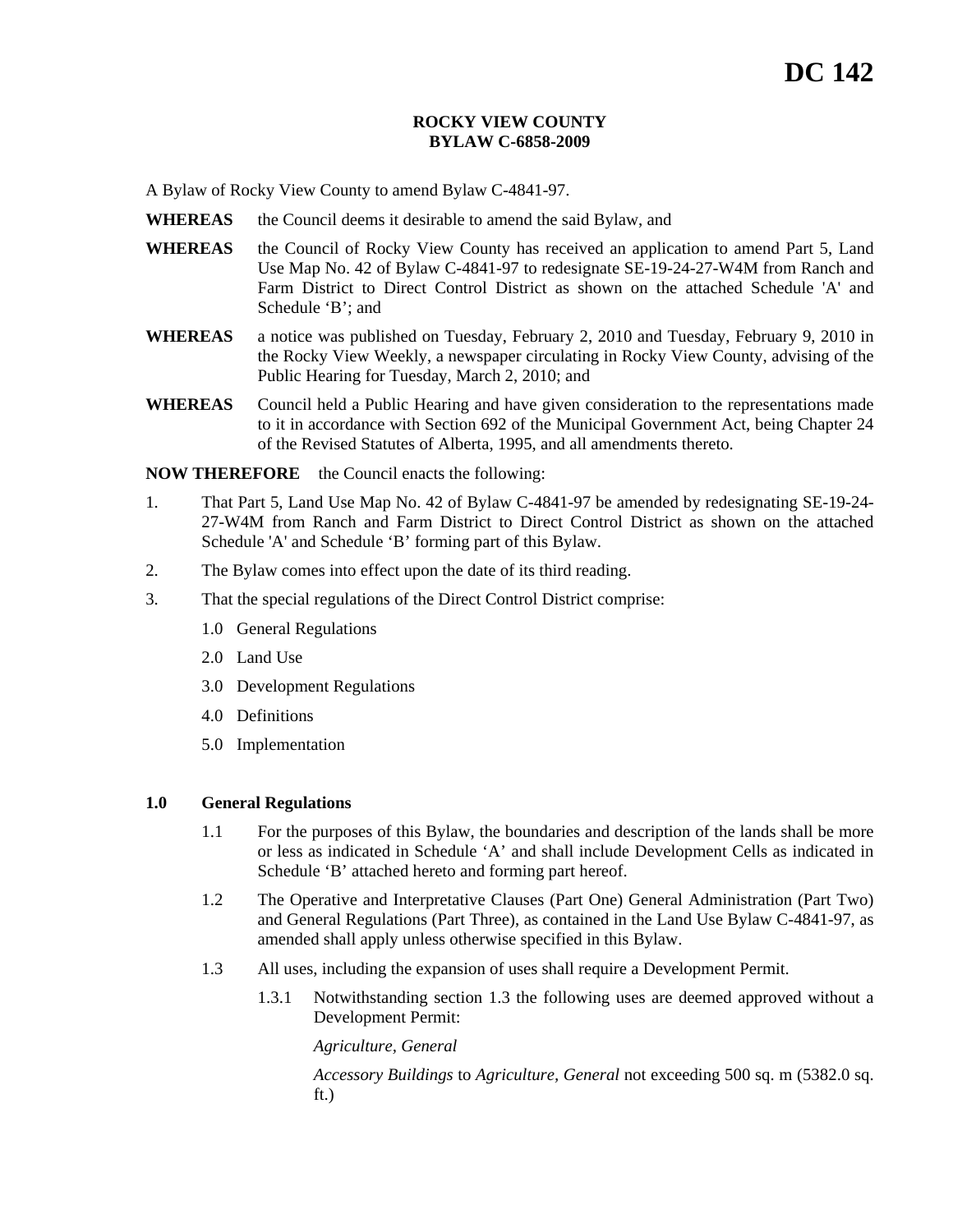## *Accessory Uses* to *Agriculture, General*

- 1.4 The Development Authority shall be responsible for the issuance of Development Permit(s) for the Lands subject to this Bylaw.
- 1.5 All development upon the Lands shall be in accordance with all plans and specifications submitted pursuant to this Bylaw and all licenses, permits and approvals pertaining to the Lands.

# **2.0 Land Use**

The purpose and intent of this Bylaw is to construct a stormwater management system that receives and stores stormwater from offsite development, naturally treats the stormwater and then discharges the water to either onsite or offsite development via irrigation works.

# **2.1 Development Cell 1 - Wetlands**

- 2.1.1 The purpose and intent of this Cell is to construct a wetland to:
	- (i) receive and retain stormwater;
	- (ii) receive and retain surplus stormwater from Cell 2; and
	- (iii) preserve and maintain the existing natural wetlands as functioning wetlands.
- 2.1.2 Uses**,** Permitted

*Accessory Buildings* to *Agriculture, General Accessory Uses* to *Agriculture, General Agriculture, General Constructed Wetland* and appurtenances

# **2.2 Development Cell 2 –Stormwater Pond**

- 2.2.1 The purpose of this Cell is to receive, retain, *naturally treat* and discharge stormwater. The treated stormwater will be discharged from the stormwater pond for the following purposes:
	- (i) irrigation of offsite development;
	- (ii) irrigation of land in Cell 3; and
	- (iii) surplus stormwater to Cell 1.
- 2.2.2 Uses, Permitted

*Accessory Building* to *Agriculture, General* 

*Accessory Uses* to *Agriculture, General*

*Agriculture, General*

*Stormwater Pond* and appurtenances

## **2.3 Development Cell 3 – Irrigation Area**

2.3.1 The purpose and intent of this Cell is to receive *naturally treated* stormwater from Cell 2 to irrigate the land within the Cell.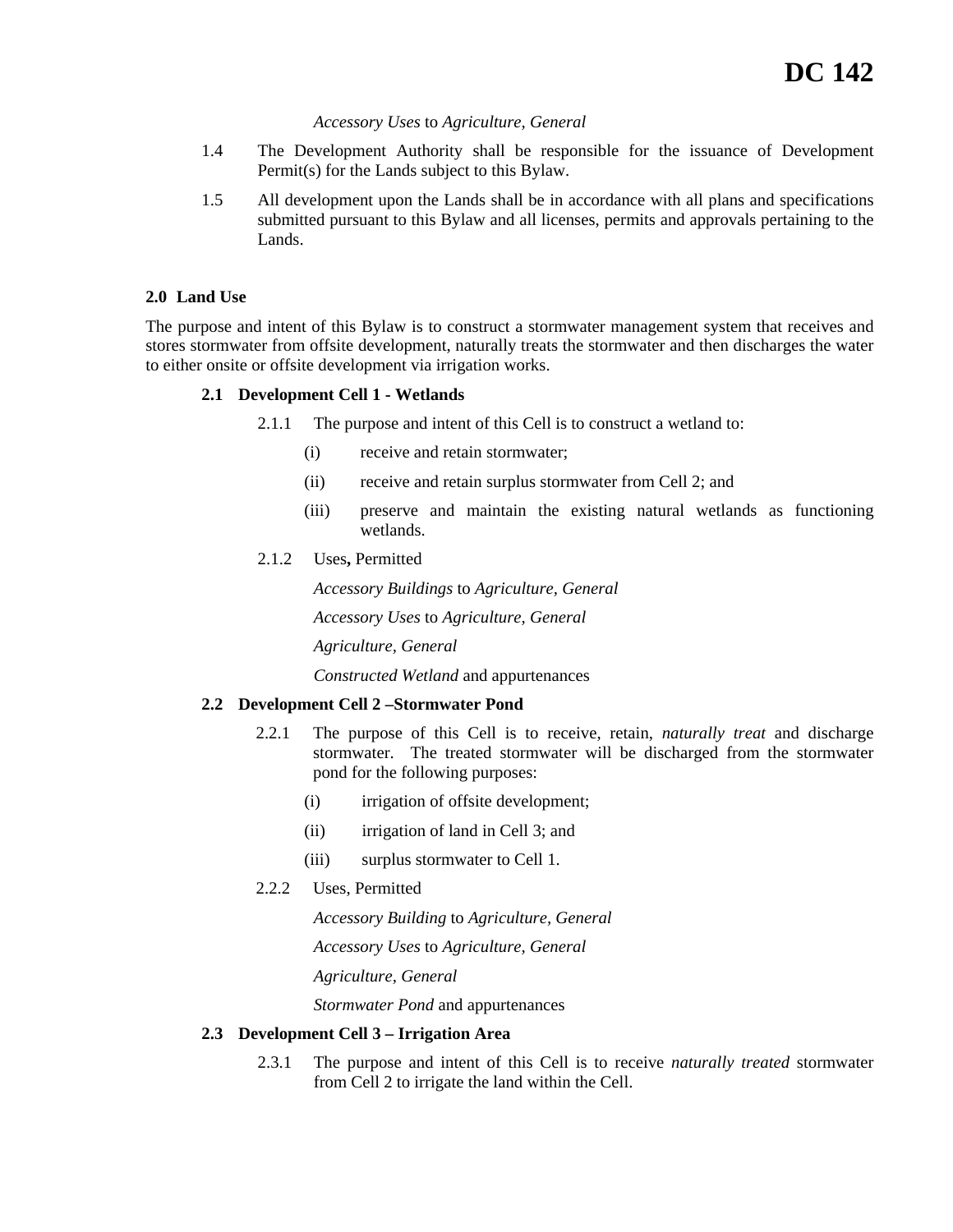2.3.2 Uses, Permitted

*Accessory Buildings* to *Agriculture, General Accessory Uses* to *Agriculture, General Agricultural, General Compost facility Type I Horticultural Development Park Public Utilities Signs*

# **3.0 Development Regulations**

- 3.1 Approval from the County for any use contemplated by this Bylaw or Development Permits does not remove the obligation from the *Developer* to obtain and comply with all appropriate licenses and permits from Federal and/or Provincial Authorities having jurisdiction within the Development Area.
- 3.2 Any Development Permit Application may require Plans, Documents or Information to support the Application in accordance with Section 11 and Section 31, Table 31 of the Land Use Bylaw C-4841-97, as amended and determined by the Development Authority.
- 3.3 Minimum and Maximum Requirements
	- 3.3.1 Parcel size: As defined in Schedule 'B'
	- 3.3.2 Building setbacks:
		- 3.3.2.1 Minimum Yard, Front:
			- a) 45.0 m (147.6 ft.) from Range Road 275
		- 3.4.2.2 Minimum Yard, Side:
			- a) 6.0 m (19.7 ft.)
	- 3.3.3 Minimum Yard, Rear:
		- a) 15.0 m (49.2 ft.)
	- 3.3.4. Maximum height of building:
		- a) principal building 12 m (39.4 ft.)
		- b) accessory building 5.5 m (18.0 ft.)
	- 3.4.1 Access for a *Constructed Wetland* and or a *Stormwater Pond* with a Development Permit application will be permitted to a service road standard within the existing access easement.
	- 3.4.2 Any other Use, Permitted that requires a Development Permit not described in 3.4.1 may at the discretion of the Development Authority require a Parking and Loading Study and or a Transportation Impact Assessment (TIA). The TIA at a minimum shall consider access to Highway 791 and the appropriate road standard.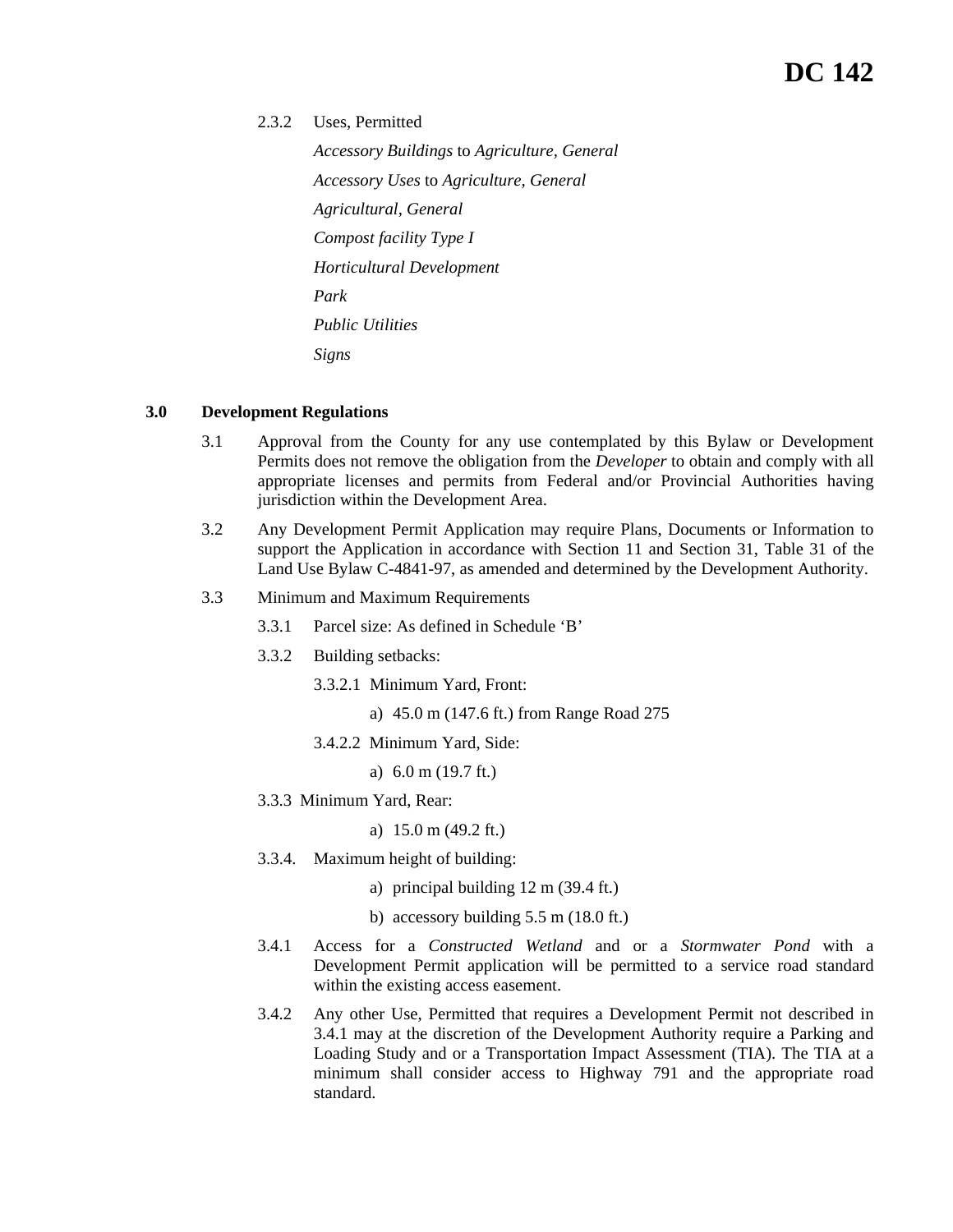# **4.0 Definitions**

- 4.1 **"Constructed Wetland"** means an area designed to accept rainfall and stormwater and is constructed with aquatic benches of varying depths and contains native and aquatic vegetation planted in different areas;
- 4.2 **"Developer"** means the person or corporation or Municipality who is responsible for any undertaking that requires a permit or action pursuant to this Bylaw;
- 4.3 **"Naturally treat"** means treatment resulting from the physical, chemical and biological processes that naturally occur in a pond and wetland system.
- 4.4 **"Park"**  means development of public or private land specifically designated for the general public for activity or passive recreational use and includes all natural and manmade landscaping, facilities, playing fields, buildings, or other structures that are consistent with the general purpose of park land;
- 4.5 **"Public Utilities"-** means public and/or privately owned communal water treatment and distribution systems, communal wastewater treatment and collection systems, stormwater management systems, natural gas, electricity, cable and telephone transmission lines (and related facilities) solid waste collection and recycling and general maintenance facilities related to on-site development;
- 4.6 **"Stormwater Pond" –** means a constructed pond that receives, retains, naturally treats and discharges stormwater;
- 4.7 Terms not defined above have the same meaning as defined in Section 8.0.0 of Land Use Bylaw C-4841-97.

## **5.0 Implementation**

5.1 The bylaw comes into effect upon the date of its third and final reading.

## **Division: 5**

## **File: 04219001-2009-RV-147**

First reading passed in open Council, assembled in the City of Calgary, in the Province of Alberta, on Tuesday, January 26, 2010, on a motion by Councillor Solberg.

Second reading passed in open Council, assembled in the City of Calgary, in the Province of Alberta, on Tuesday, March 2, 2010, on a motion by Councillor Solberg.

Third reading passed in open Council, assembled in the City of Calgary, in the Province of Alberta, on Tuesday, March 2, 2010, on a motion by Councillor Boehlke.

REEVE OR DEPUTY REEVE **ALL ASSESSED ASSESSED AND MUNICIPAL SECRETARY**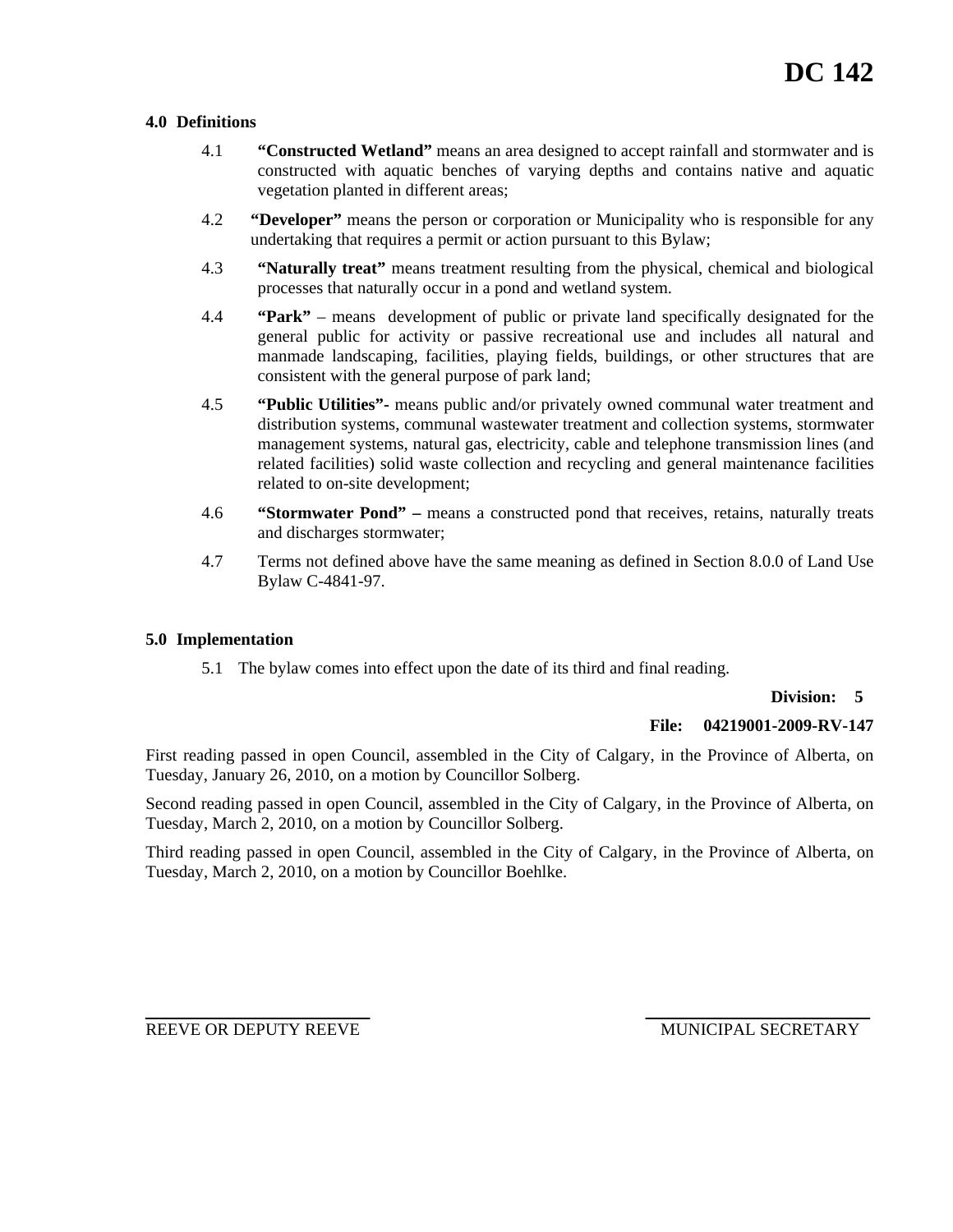